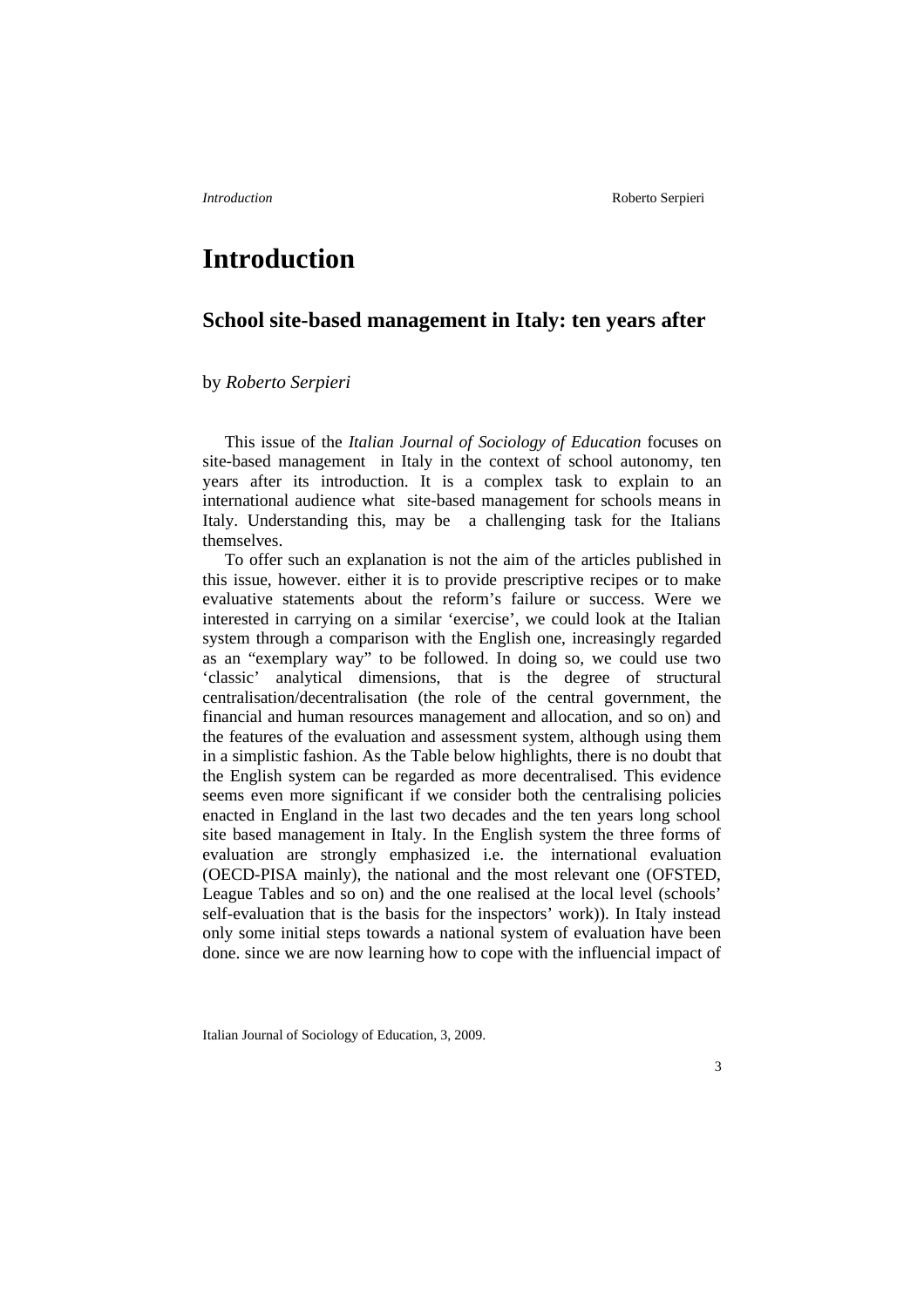international evaluations. At the same time, we are still discussing the space to be given to schools' self-evaluation, as is the case for the head teachers evaluation (INVALSI).

*Table. 1. Comparing schools site-based management in the English and Italian systems*

|                     | Structural centralisation | Structural decentralisation |
|---------------------|---------------------------|-----------------------------|
| Trans-national      | Italy                     | England                     |
| evaluation          |                           |                             |
| National evaluation |                           | England                     |
| Local evaluation    |                           | England                     |

It is not our purpose to draw up ranking lists or to propose recipes.

It is interesting to observe how also in Italy several private actors are entering the field of educational research, finding their way in a space which has traditionally been always occupied by public actors. We are increasingly facing a shift, moving closer and closer to the English system (Ball, 2007). In this respect we could look at the rich and wide activity of organizations such as *TreeLLLe*, *Fondazione per la Scuola della Compagnia di San Paolo* or *Fondazione Agnelli*. The legitimacy of these private or "philanthropic" voices is increasingly growing in the diagnostic and prognostic debate on the 'illness' of the Italian school system. The entering of these "non-public" actors represents one of the most relevant change in the Italian education policy-making. Interestingly, however, all these voices do agree about the substancial failure of the site-based management reform 'ten years after'. Given this diagnosis, they profusely offer suggestions, patterns, recipes and proposals. Although those recipes could sound a bit ingenuous and rhetorically<sup>[1](#page-1-0)</sup> emphatic to the

<span id="page-1-0"></span><sup>&</sup>lt;sup>1</sup> In a recent publication focusing on school headship of the TreeLLLe Association (2007), for instance, a "partial" review of the literature on educational leadership is presented. The critical studies are ignored, while the crucial debate on distributed leadership is discussed in an oversimplified fashion (for an in-depth examination of these issues, see Serpieri, 2008 and Serpieri et al. later in this essay). As a consequence, the recipes and solutions proposed recall the timeless transformational leadership approach, being still enmeshed in a managerialist perspective. Another example is offered by the rethorical recovering of the *Progetto Educativo di Istituto* (Institute Educational Project, the planning the schools were asked to elaborate before the site-based management reform) that should

Italian Journal of Sociology of Education, 3, 2009.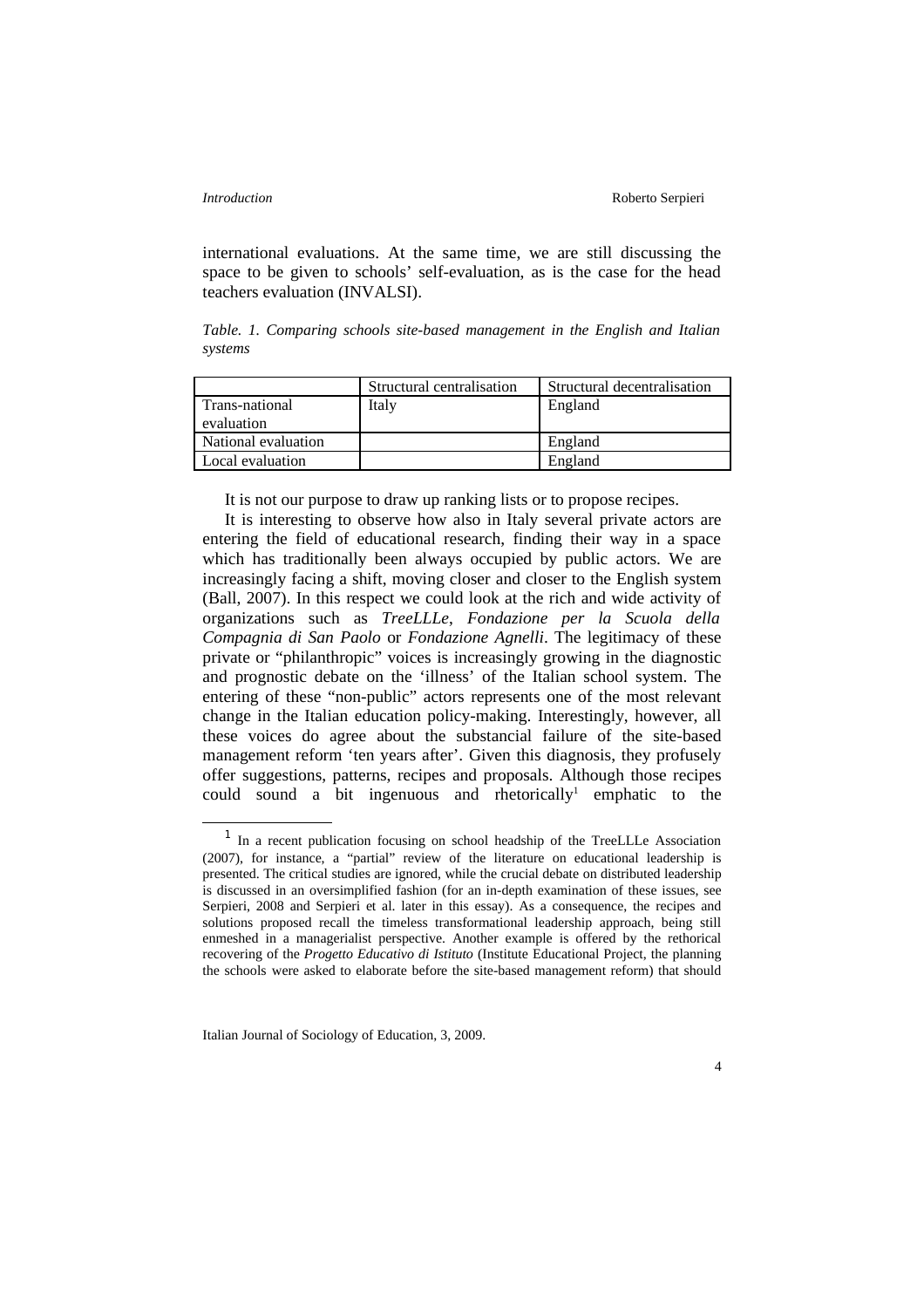"discriminating taste" of many academics and researchers<sup>[2](#page-2-0)</sup>, their authority and influence on politicians, practicioners, media and public opinion is growing. No matter if, sometimes, they forget how some of the recipes suggested as best ways have produced in other national context (England is a good example again) failures or at least substancial rethinking (Barzanò, 2007; 2008; 2009 and later in this issue).

Yet, the articles published in this issue have mainly descriptive aims. As the work by Paolo Landri shows, the interpretative approaches adopted by the authors act as part of theoretical tool-kits that enable a deeper understanding of the phenomena considered.

The reform introducing school site-based management is the focus of many essays (Anna Armone, Lorenzo Fischer and Maria Grazia Fischer, Emiliano Grimaldi and Roberto Serpieri, Assunta Viteritti), and different readings and understandings of this process are offered<sup>[3](#page-2-1)</sup>. School site-based management is part of a wider reform concerning the whole Italian public administration that was promoted by a centre-left government in the end of the '90s. As a matter of fact, this reform has represented the *Italian way* for introducing in the public sector some of the main principles, devices and rhetorics of the New Public Management. Among them, the role of public managers has been strongly renewed and empowered. It is not a case, then, if many voices recognize in the "formation" of a new headship the distinctive trait of the site-based management reform (Fischer et al., 2002; Serpieri, 2009).

Schools have been recognised as "autonomous subjects" from a juridical point of view, therefore being free to establish relationships with other public and private organizations (given the juridical formalism of the Italian public system this represents a crucial step). Through a rich texture of laws and regulations, the Italian education system has been decentralised and new functions have been devolved to local governments (Regions,

come back and substitute the *Piano dell'Offerta Formativa* (School Educational Plan, the annual planning concerning each school activity), as suggested by another publication (TreeLLLe, 2006).

<span id="page-2-0"></span> $2$  Much more grounded on a theoretical and empirical base seem to be the annual reports published by the *Osservatorio sulla Scuola dell'Autonomia* working at the LUISS University in Rome.

<span id="page-2-1"></span><sup>&</sup>lt;sup>3</sup> In order to make this short introduction more readable, any reference to laws, acts and regulations is avoided here. All the references can be found in the articles of the issue.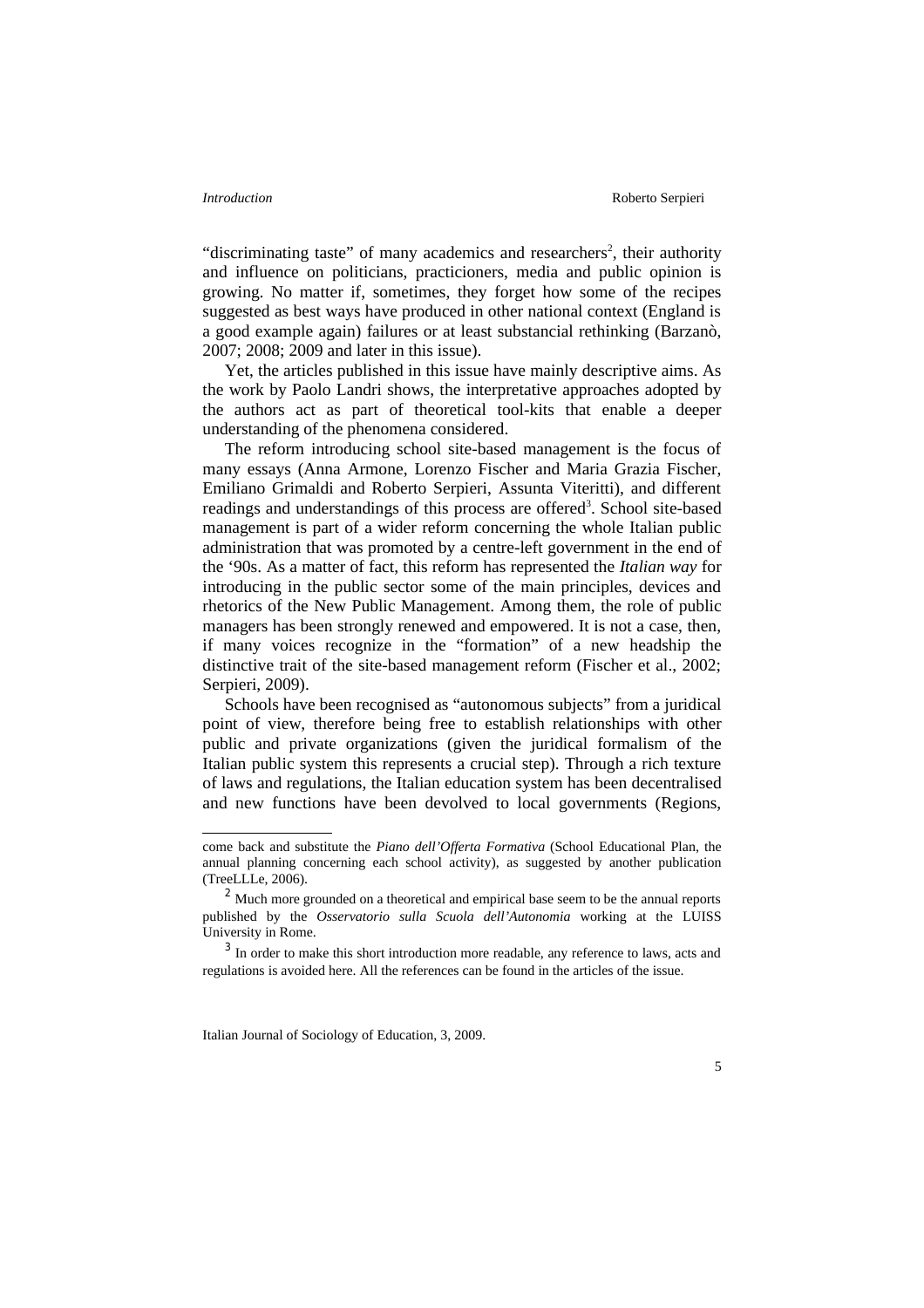Provinces and Municipalities), on the basis of the principle of subsidiarity (see, De Martin et al, 2008; Morzenti Pellegrini, 2006; Grimaldi and Serpieri 2009; 2010 and later in this issue). Within this scenario, the pyramidal structure of the Ministry of Education would have had to break up, in order to promote and encourage processes of devolution (administration and management) towards local governments and schools. Nonetheless we need to use *would have had to break up* and not *has broken up,* as brilliantly suggested by the title of two essays (Benadusi and Landri, 2002 and Landri in this issue), who have presented the "eclipse" of ministerial bureaucracy as a temporary phenomenon (sun or moon eclipses do not last long). In this context processes of evaluation should have been enacted, as in the case of headship, which are encountering many hinders. Moreover, only partial accounts are available about some of the most interesting sides of the reform, such as the promotion of activities of research and teaching innovation at the school level or the constitution of networks among schools (Landri, Queirolo Palmas, 2004; Benadusi, Giancola, Viteritti, 2009; Ribolzi, 2006). Notwithstanding, various innovative experiences seem to flourish in schools, as the article by Assunta Viteritti effectively shows.

The 'formation of new actors' and processes<sup>[4](#page-3-0)</sup> is, then, one of the most visible consequences of both the site-based management reform and the subsequent whirlwind of policies promoted by governments and Ministers who strongly wanted to leave their imprinting<sup>[5](#page-3-1)</sup>. Interestingly enough, among the actor who seem to have been left apart in the reform are teachers themselves. The works by Colombo and Romano investigate the changes that have interested teachers identities and practices after the reform. Changes that have developed within the "invisible" and "silent" space of professional reflexivity. It is only in the last two years that the teaching profession and the related roles have started to be restructured, as a

<span id="page-3-0"></span><sup>&</sup>lt;sup>4</sup> The changes concerning the administrative structure of the Italian schools have been analysed in Landri and Serpieri 2004. The same work and those of Ingrosso, 2005 and Morcellini, Cortoni, 2007 have also addressed the policies and practices for the introduction of the ICT in the Italian education system.

<span id="page-3-1"></span><sup>&</sup>lt;sup>5</sup> It is worth to notice how, after the reform promoted by the Minister Luigi Berlinguer, who strongly wanted school site-based management, the following Ministers, from both the centre-right and centre-left government, have attempted to 'reform the reform' through sectorial policies.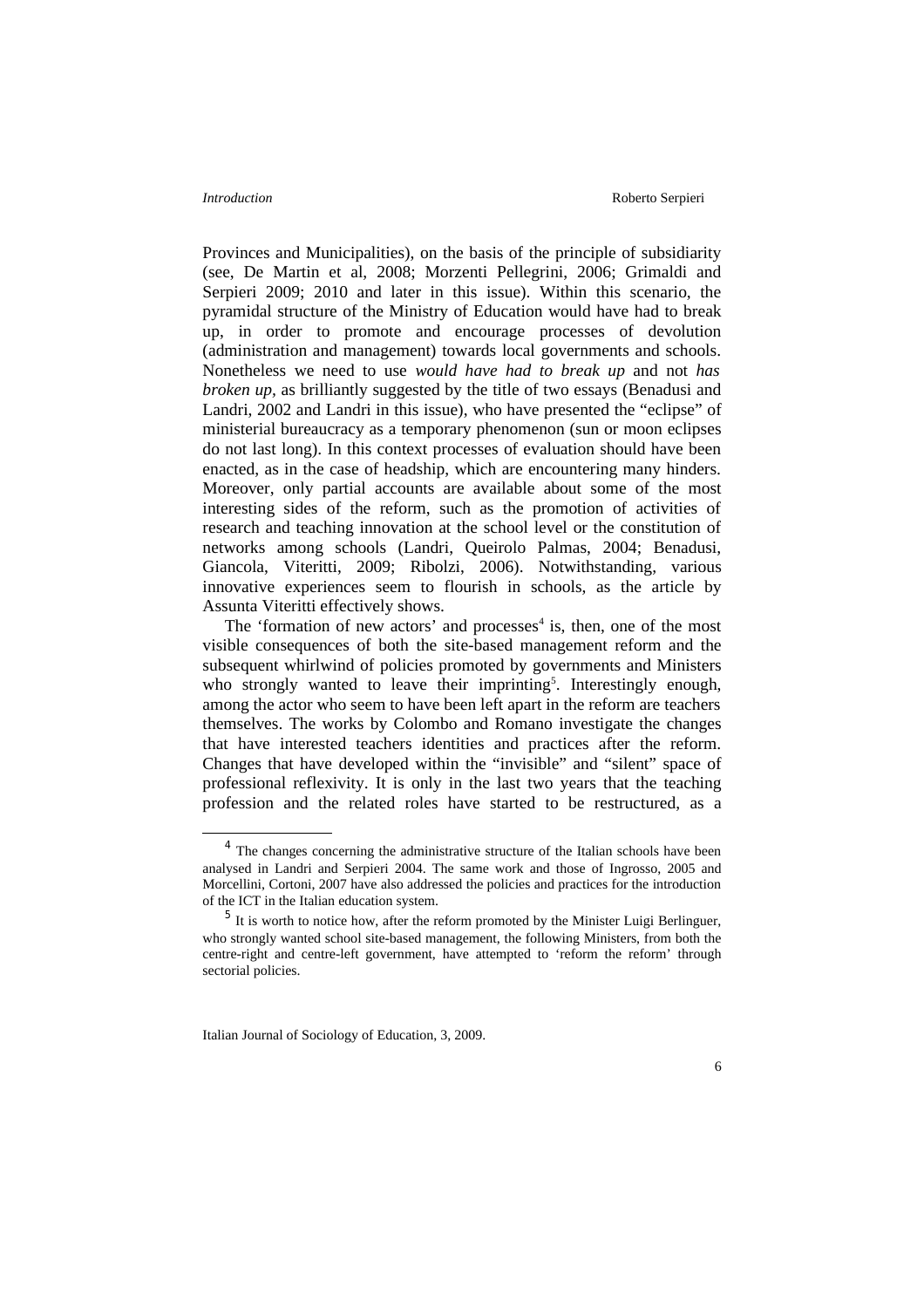### *Introduction* Roberto Serpieri

consequence of the policies promoted by the present Minister of Education of the centre-right government. In a similar vein, Marco Pitzalis illustrates how after the attack directed against the teaching profession in the primary school, the Italian education system runs the paradoxical risk to waste the significant legacy of professional knowledge that school site-based management itself had the declared aim to preserve and reinforce.

The 'formation' of the new head teacher and the features of its renewed role are addressed in the essay by Armone, while the article by Lorenzo and Maria Grazia Fischer offers an empirical account of the changes concerning headship after the introduction of site-based management. This last article reprises and develops the results of previous and relevant research conducted by Fischer and his colleagues in the last ten years. A cross-section of the interactions among head teachers and other public and private actors within the devolved arenas of local governance is depicted by Emiliano Grimaldi and Roberto Serpieri in their work.

This issue aims at providing to international and Italian scholars and experts a contribution to the description and the understanding of the features of school site-based management in Italy. Nonetheless, it also intends to offer some examples of how Italian scholars can critically read other national experiences and the debate in the international literature. Barzanò presents in this issue part of her comparative work on leadership and accountability in England, Italy and Portugal (Barzanò, 2007, 2009), focusing on the English case. The mirage of the English "oasis" and the harsh contrast with the "desert" of the Italian experience are strongly reframed and downsized. In this respect, the champions of the thaumaturgical powers of head teachers<sup>[6](#page-4-0)</sup> should reflect upon their assumptions. In the last article of this issue, Serpieri, Grimaldi and Spanò provide a critical reading of the international debate on educational leadership, discussing the most influential understandings of the fashioning idea of distributed leadership.

### **References**

<span id="page-4-0"></span><sup>&</sup>lt;sup>6</sup> In a recent work focusing on the disposition of the English and Australian head teachers (and more generally of the head teachers experiencing site-based management) to understand themselves as the 'heroes' of change and innovation, Thompson (mimeo) has offered an illuminating critical view.

Italian Journal of Sociology of Education, 3, 2009.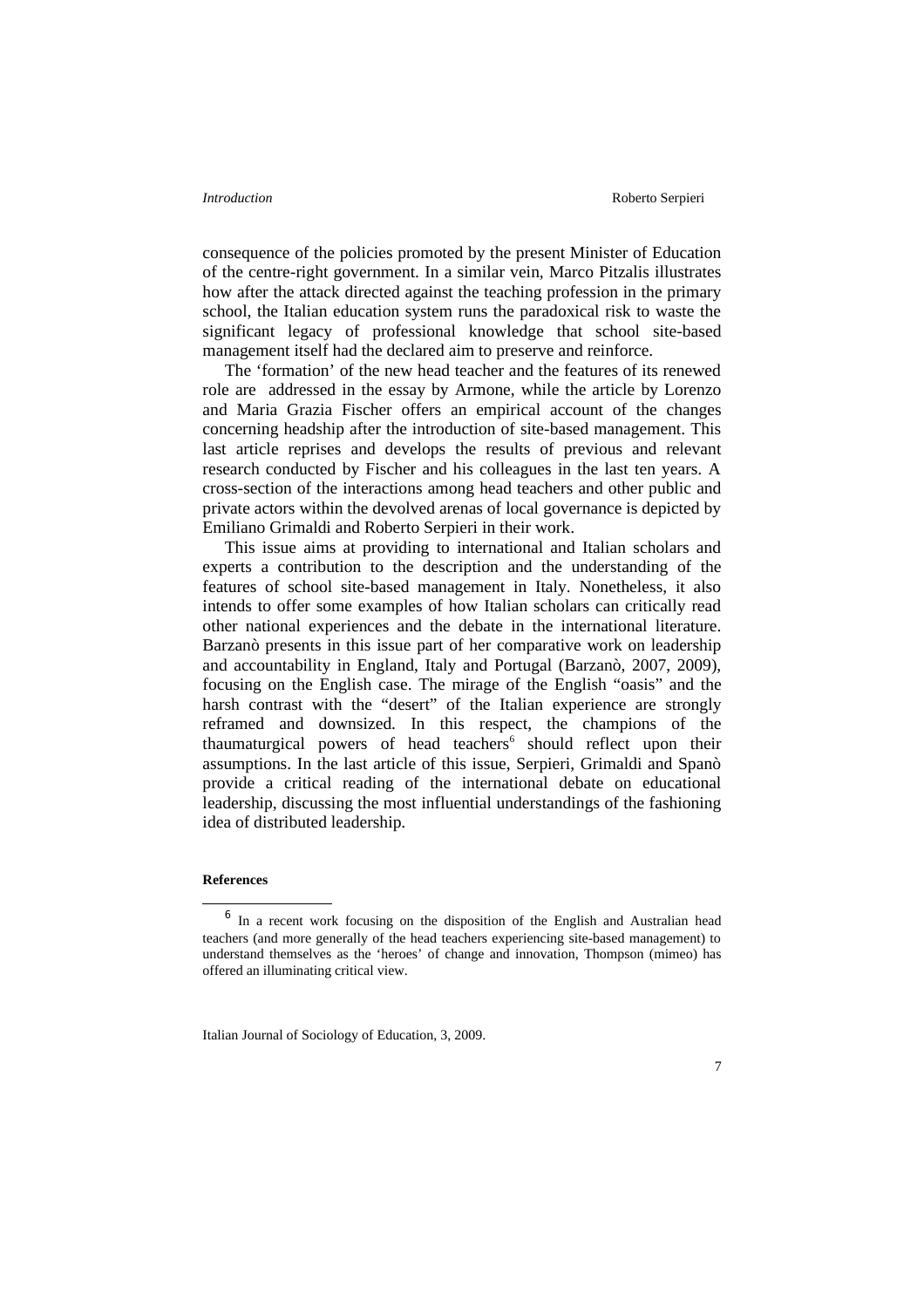- 
- Ball S.J., (2007), *Education PLC, Understanding private sector participation in public sector education*, Routledge, London.
- Barzanò, G., (2007), *Leadership and Accountability in three European countries: Italy, England and Portugal*, PhD Thesis, Institute of Education, University of London.
- Barzanò G., (2008), *Leadership per l'educazione. Riflessioni e prospettive dal dibattito globale*, Armando, Roma.
- Barzanò, G., (2009). *Culturas de Lideranças e Lógicas de Responsabilidade. As Experiências e Inglaterra, Itália e Portugal*, Gaia, Fundação Manuel Leão.
- Benadusi, L., Giancola, O., and Viteritti, A., (eds) (2008), *Scuole in azione tra equità e qualità. Pratiche di ricerca in Sociologia dell'Educazione*, Guerini scientifica, Milano.
- Benadusi, L., Landri, P., (2002), "Verso la governance. L'eclissi della burocrazia scolastica e la costruzione del sistema dell'istruzione e della formazione", in *Economia e lavoro*, 4.
- De Martin G. C., Cocozza A., and Porrotto G., (2008) (eds), *Istituzioni scolastiche e formative e sistema regionale e locale*, Cedam, Roma.
- Fischer, L. Fischer, M.G. and M. Masuelli. (2002), *I dirigenti nella scuola dell'autonomia*, Il Mulino, Bologna.
- Grimaldi, E. and R. Serpieri. (2009). 'Regional Policy Implementation in the Italian Education System', in Jakobi, A. P., Martens, K., and K. D. Wolf. (eds). *Governance and Education. Rediscovering a Neglected Field for Political Science*, Routledge, London.
- Grimaldi E., Serpieri, R., (2010) (forthcoming), "The reforming trajectory of the Italian Educational System. Site-based management and decentralisation as a challenge for democratic discourse", in *Journal of Educational Administration and History*, 42 (1).
- Ingrosso M., (2005) (ed), *Le nuove tecnologie nella scuola dell'autonomia*, Franco Angeli, Milano.
- Landri, P., Queirolo Palmas, L., (2004) (eds), *Scuole in tensione. Un'indagine sulle micropolitiche della scuola dell'autonomia*, Franco Angeli, Milano.
- Landri, P., Serpieri, R., (2004) (eds), *Il Ministero Virtuale*, Liguori, Napoli.
- Morcellini, M., Cortoni, I., (2007) *Provaci ancora, scuola. Idee e proposte contro la svalutazione della scuola nel Tecnoevo*, Erickson, Trento.
- Morzenti Pellegrini, R., (2006), *L'autonomia scolastica. Tra sussidiarietà, differenziazioni e pluralismi*, Giappichelli, Torino.
- Ribolzi, L., (2006), "Ri-formare o ri-creare? La missione impossibile della scuola italiana", in Colombo M., Giovannini G., Landri P., (eds), *Sociologia delle politiche e dei processi formativi*, Guerini, Milano.
- Serpieri, R., (2008), *Senza leadership. Un discorso democratico per la scuola. 1. Discorsi e contesti della leadership educativa*, Franco Angeli, Milano.
- Serpieri, R., (2009), "A 'war' of discourses. The formation of educational leadership in Italy", in *Italian Journal of Sociology of Education*, 1.
- Thompson, P. (mimeo), Headteacher autonomy: a sketch of a Bourdieuian field analysis of position and practice.
- TreeLLLe, (2006), *Per una scuola autonoma e responsabile. Analisi, confronti e proposte*, Genova.
- TreeLLLe, (2007), *Quale dirigenza per la scuola dell'autonomia? Proposte per una professione "nuova"*, Genova.